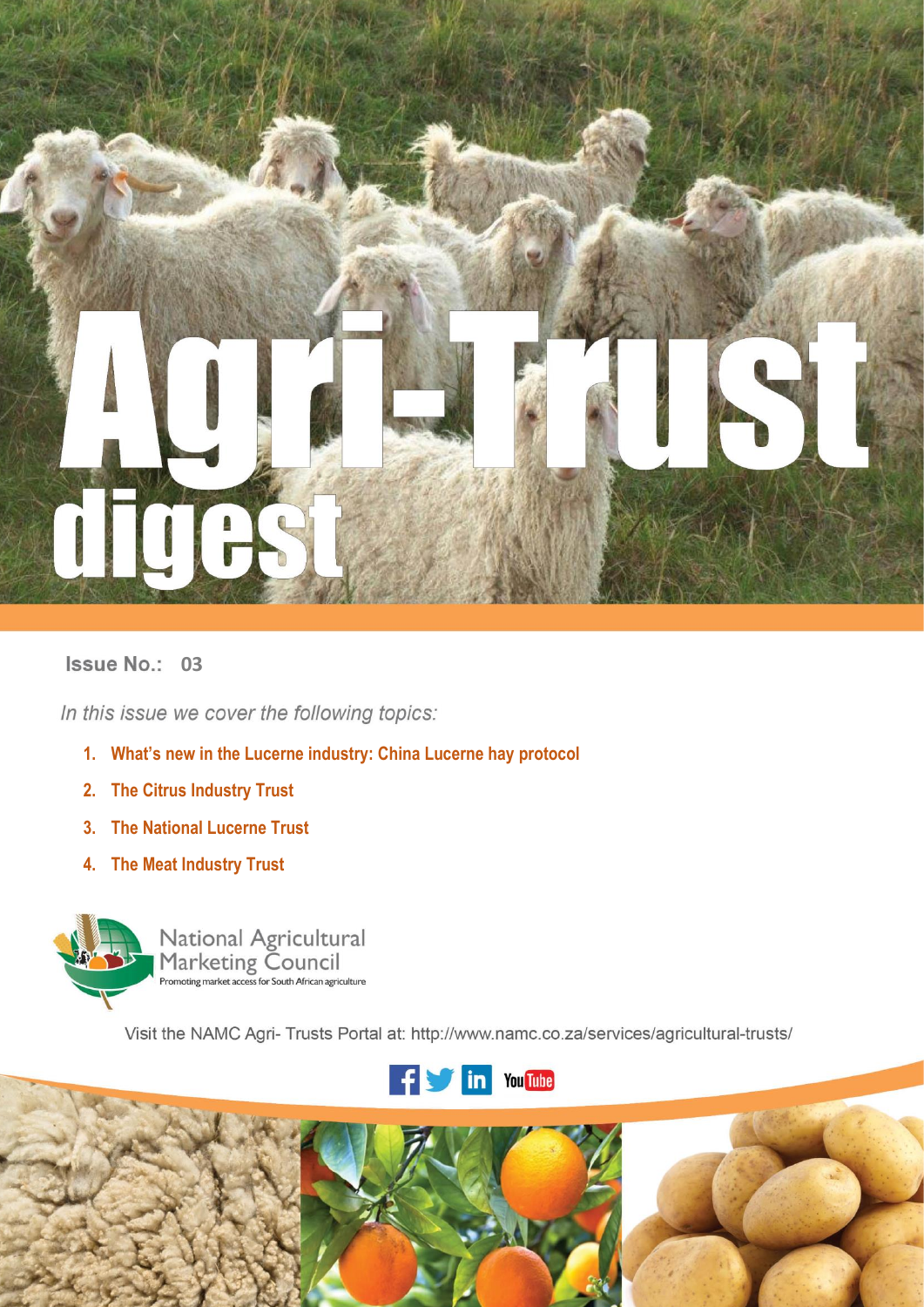# **AGRI-TRUST DIGEST**

*Agri-Trust Digest is a monthly report that is produced by the National Agricultural Marketing Council through the Agricultural Industry Trusts Division. The publication aims to communicate developments as they happen around the different agricultural trusts. The focus of this issue is on four topics: (i) What's new in the Lucerne industry: China Lucerne hay protocol, (ii) Citrus Industry Trust, (iii) National Lucerne Trust and, (iv)The Meat Industry Trust. The division has three digests which cover the Food Agriculture Natural Resource Policy Analysis Network (FANRPAN), Agricultural Transformation and Agricultural Industry Trusts. Agri-Trust Digest reports on the monthly key developments coming from the operation of different industry trusts.*

> **Contributors to this Issue:** Mr Matsobane (BM) Mpyana Ms Precious Nomantande Yeki Mr Elekanyani Nekhavhambe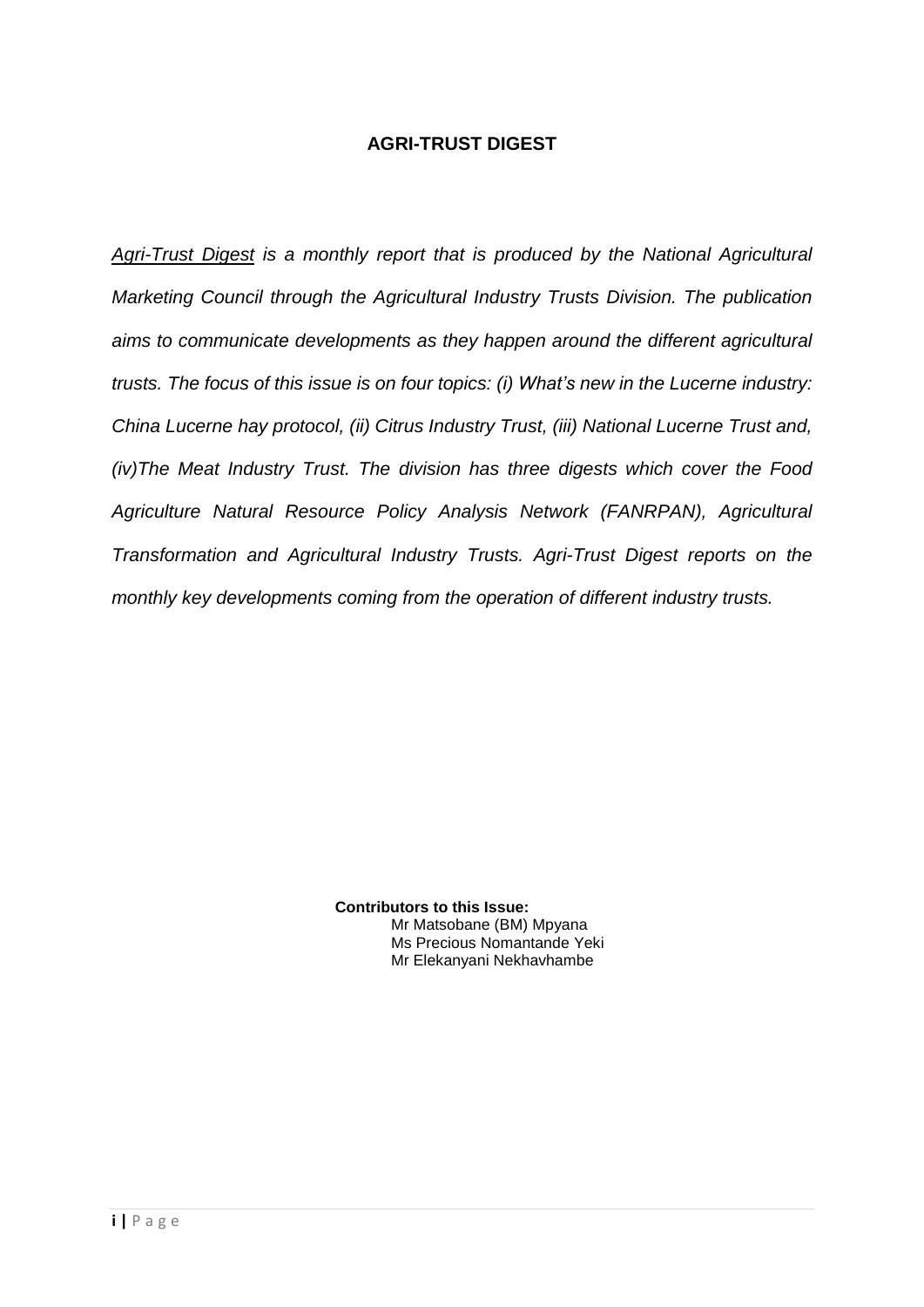# **1. WHAT'S NEW IN THE LUCERNE INDUSTRY: CHINA LUCERNE HAY PROTOCOL By Precious Nomantande Yeki**

# For the betterment of the industry, the People's Republic of China and South Africa have expanded trade agreements, opening a new export market for lucerne hay to China. Two months ago, during the BRICS Summit, the President of the Republic of South Africa, His Excellency Cyril Ramaphosa, and the President of China, Xi Jinping, signed a number of agreements. Among the agreements that were signed was the China Lucerne Hay Protocol.

Following the Protocol, on Friday 31 August 2018, the Department of Agriculture Forestry and Fisheries (DAFF) called a China Lucerne Hay Protocol Workshop in Kimberley. In attendance were, among others, representatives from the Chinese government, National Agricultural Marketing Council (NAMC), Perishable Products Export Control Board (PPECB), National Lucerne Trust (NLT), lucerne commercial and smallholder farmers, GWK and many more. The primary purpose of this meeting was to discuss issues related to the China Lucerne Hay Protocol.

During the proceedings, a number of presentations were delivered from different DAFF directorates. The first presentation emphasised the compliance requirements from both producers and processing plants. This was followed by a presentation which covered the role of the DAFF. Additionally, a presentation on quarantine pests of concern was given which highlighted pests farmers should be aware of. Furthermore, it was emphasised that the official protocol that is currently followed by the industry is the quality code of practice from the National Lucerne Trust. The last presentation deliberated on the inspection of compliance standards, which is to be conducted by the PPECB.

The lucerne smallholder farmers were not aware of this market channel. Therefore, it was decided that the NLT will be used to facilitate all communication to ensure the representation of all farmers. The NAMC and DAFF possibly have a role in ensuring that black smallholder farmers meet the requirements for this export market through capacity building. In conclusion, certain farmers mentioned that they are approaching their first cut of harvest whereas others will be cutting midway through October. Therefore, if all necessary arrangements are made with the Chinese, they can export in the current year.

# **2. THE CITRUS INDUSTRY TRUST By BM Mpyana**

### **2.1 Background**

The Citrus Industry Trust (CIT) was established in February 1999. It is currently the second smallest of all the agricultural industry trusts, just ahead of the National Lucerne Trust (NLT) regarding asset value, which stands at R15.6 million, having inherited assets of R16.6 million. It is crucial that due credit is given to the trustees of the CIT for safeguarding the assets and putting measures in place to rescue the situation of reduced value.

### **2.2 What does the Citrus Industry Trust stand for?**

As stipulated in the Deed of Trust, the primary objective of the Citrus Industry Trust is to enhance the viability of the South African citrus industry and specifically to:

- Finance basic and applied research relating to the production and marketing of citrus,
- Grant bursaries or financial aid to persons in the furtherance of their studies relating to the citrus industry,
- Finance the collection and dissemination of marketing and other information relevant to the citrus industry,
- Finance and nurture marketing skills in the citrus industry,
- Finance the promotion of the citrus industry in a national context and especially overseas,
- Finance mechanisms for the social development and welfare of all directly affected groups in the citrus industry including labour,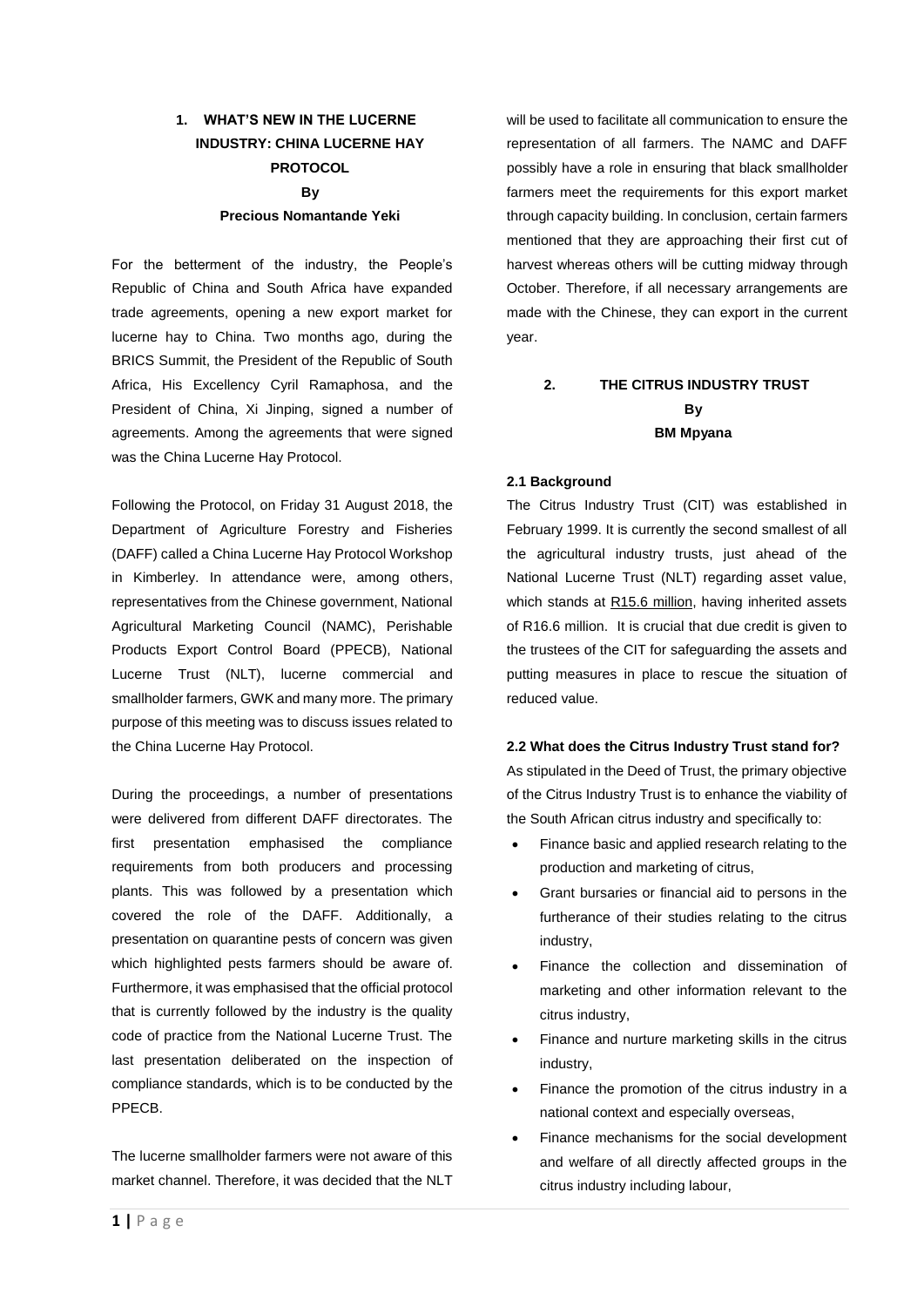- Finance any organisation or institution that has as its aims one or more of the above objectives, and
- Promote the aims of the citrus industry by providing financial aid.

## **2.3 Trust representation – Ministerial trustees need to be known**

The Citrus Industry Trust is governed by a board of six trustees (Board of Trustees), and three of them represent the Minister of the Department of Agriculture, Forestry and Fisheries (DAFF). It is essential that a short brief about each of them is presented for the agricultural community and the public to know who represents the Minister in the Citrus Industry Trust.

#### **Ms Hlamalani Ngwenya**



**Figure 1:** A photo of Ms Hlamalani Ngwenya

**Ms Ngwenya** is currently a co-ordinator of the Global Forum for Rural Advisory Services (GFRAS) Consortium and Extension Education and Training. She is responsible for policy dialogues and the evaluation of extension programme initiatives (including the development of self-directed learning material for the new extensionist learning kit).

She also works for International Crops Research for the Semi-Arid Tropics (ICRISAT) where her key role includes stakeholder liaison for the Agricultural Modelling Intercomparison and Improvement Project (AgMIP). She is also a part-time lecturer in Rural Development Sociology at the University of the Free State. Previously, she worked as Manager for Communications and Knowledge at the Food, Agriculture, Natural Resources Policy Analysis Network (FANRPAN) and for AgriSETA as skills planning manager.

#### **Ms Patricia Motlogeloa**



**Figure 2**: A photo of Ms Patricia Motlogeloa

**Ms Motlogeloa** is currently a member of the External Appeals Advisory Panel of the Office of the Member of Executive Committee (MEC) of the Gauteng Provincial Government: Department of Economics, Environment, Agriculture and Rural Development. Her role includes identifying and mitigating the risks for decisions made with regard to both internal disputes and appeals referred to the MEC.

She also possesses excellent entrepreneurial skills and consultancy/advisory skills. She previously worked as an agricultural economist specialist for the United States embassy with experience in international trade and market development, trade policy analysis and research on trade in the specific commodity.

#### **Mr Alex Sithole**



**Figure 3:** A photo of Mr Alex Sithole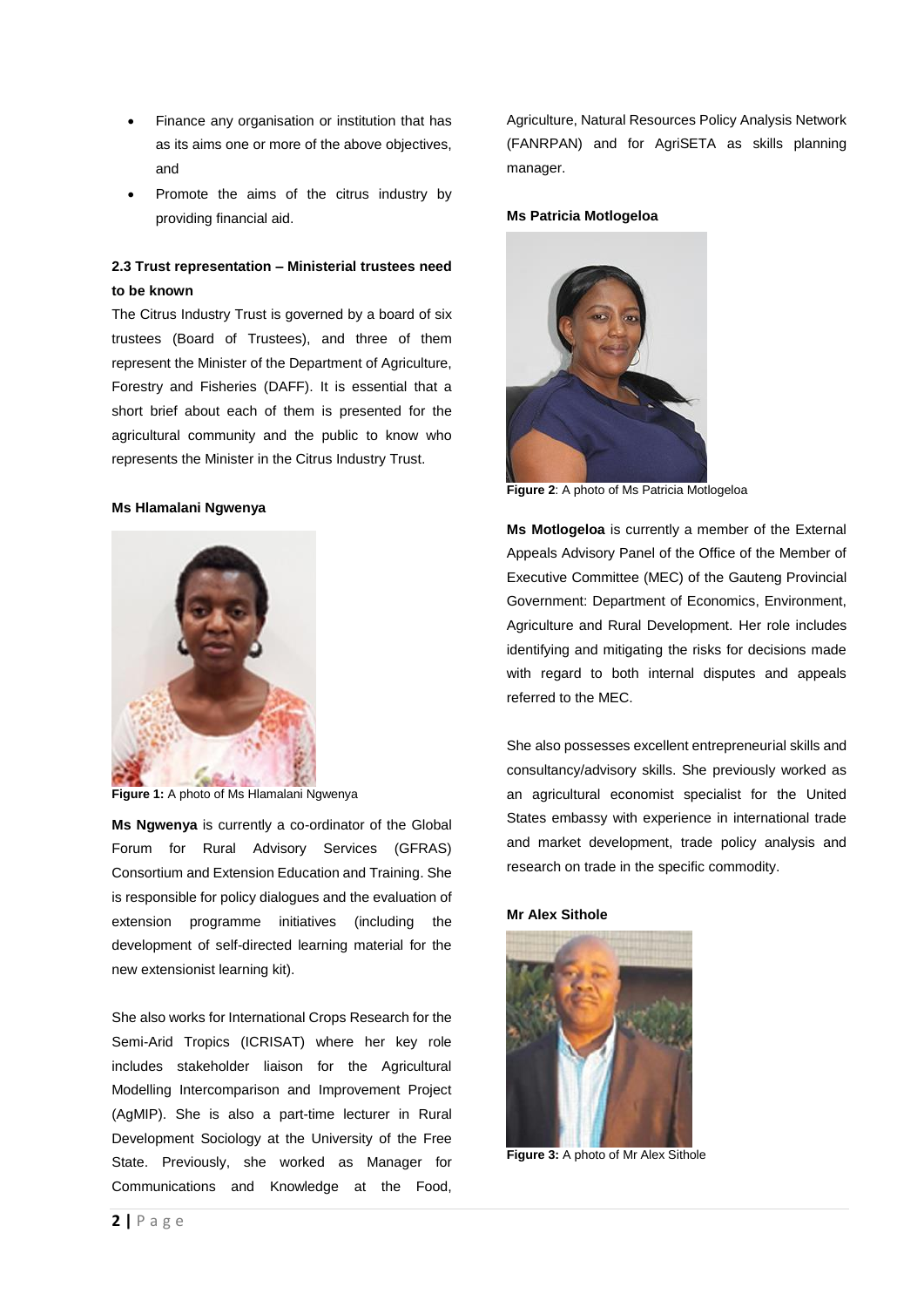**Mr Sithole** is currently the Parliamentary Constituency Office Co-ordinator at the Johannesburg South Constituency Office and a board member at the Bertha Gxowa branch. Mr Sithole holds a Bachelor of Arts in Political Science from UNISA and a Diploma in Accounting and Financial Management from Wits Business School among others.

### **2.4 Trust information on transformation**

Currently, the CIT funds student bursaries through the Citrus Academy. The bursaries aim to ensure that critical skills and limited skills are addressed for the sector, in view of the creation and maintenance of a steady flow of educated and qualified young people into the industry – more importantly, young people who are also excited about the industry and who are looking to forge long and successful careers within it.

### **New approach to transformation**

Following the publication of the 2015/16 status report on the agricultural industry trusts, the Minister of the Department of Agriculture, Forestry and Fisheries (DAFF), Honourable Senzeni Zokwana, said that training and bursaries are being equated to transformation, with little emphasis on enterprise development.

In an attempt to address the concerns of the Minister, the Citrus Industry Trust has taken steps to amend their Trust Deed to include transformation through the funding of enterprise development. The new approach is aimed at working with entities such as the Citrus Growers' Association – Growers' Development Company (CGAGDC) and investing money in real transformation initiatives to realise the impact of the trust fund on the actual recipients (farmers).

### **2.5 Conclusion**

It can be concluded that working in silos is likely to impact negatively on the success of transformation in agriculture. Although there have been remarks that the trust funds are not sufficient to cater for all farmers, it can be a critical move to advance partnerships between the industries/trusts, government and other stakeholders to make a meaningful impact in

transforming the agricultural sector. Such a move would mean that victory is certain.

## **3. THE NATIONAL LUCERNE TRUST By Precious Nomantande Yeki**

### **3.1 Background**

In 1997 the National Lucerne Trust was among the first trusts that were established shortly after the abolition of the former control boards in 1996. The Trust inherited monetary assets of R2 952 398, and in 2017 the asset value amounted to R2 442 442.

**3.2 What does the National Lucerne Trust stand for?**

As per the Trust Deed, the primary objective of the Trust is the promotion and development of the lucerne industry through financing:

- Research projects related to lucerne,
- Gathering and dissemination of data related to the production and marketing of lucerne,
- The provision of accurate and relevant information to the lucerne industry,
- Co-ordinating contact between producers, traders, cleaners, consumers and government institutions, and
- The promotion of lucerne.

### **3.3 Trust Representation – Ministerial Trustees need to be known**

A board of seven trustees governs the National Lucerne Trust, and one of them (Mr Clovis Bhiya) represents the Minister of the Department of Agriculture, Forestry and Fisheries (DAFF). It is essential that a short brief about him is given for the agricultural community and the public to know who represents the Minister in the Sorghum Trust. The NLT administrator is in the process of registering him with the Master of the High Court.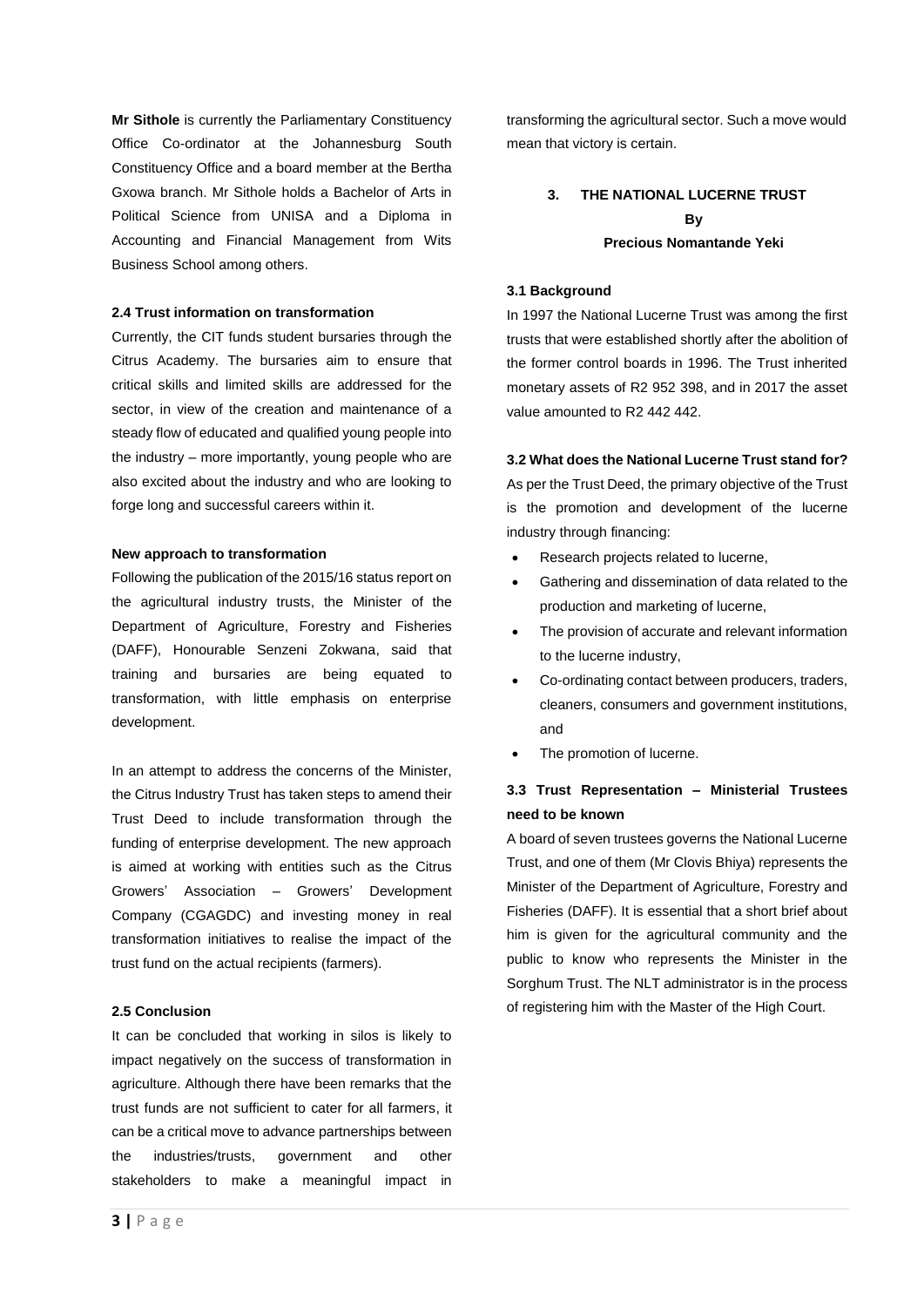### **Mr Clovis Bhiya**



**Figure 4**: A photo of Mr Clovis Bhiya

**Mr Bhiya** holds a Magister of Technologiae Degree in Agricultural Management (*cum laude*) and an undergraduate degree in Agricultural Management obtained from the Nelson Mandela Metropolitan University. He is the founder and executive director of Nteemaner (Pty) Ltd, a company for agro-business and business consulting. Previously he worked as a senior project manager at Casidra (Pty) Ltd, and as a lecturer in Agricultural Management/Economics at the Cape Institute of Agricultural Training, formerly known as Elsenburg Agricultural College.

# **4. THE MEAT INDUSTRY TRUST By Elekanyani Nekhavhambe**

#### **4.1 Background**

The Meat Industry Trust was established in May 1998, and its asset value currently stands at R46.3 million, having inherited R44.4 million in 1998. Due credit shall be given to the trustees of the Meat Industry Trust (past and present) for their sterling work in ensuring that the assets of the Trust are safeguarded and grown.

#### **4.2 What does the Meat Industry Trust stand for?**

As stated in the Deed of Trust, the sole and principal objective of the Meat Industry Trust is to provide funding for the benefit of the meat industry in the Republic of South Africa and more specifically to financially support:

- Research related to the improvement, production, manufacturing, processing, storing or marketing of red meat or related to red meat producers,
- The provision, distribution and dissemination of information relating to any matter which may be relevant to the meat industry,
- Rendering assistance through a grant, loan or by any other means to any persons that promote any branch of the agricultural industry which relates to meat or red meat products or which has similar objectives as this Trust,
- To benefit the meat industry by whatever lawful means the trustees may, using their discretion, periodically decide, within the ambit of the provisions of this clause,
- The provision of training, support or assistance to emerging farmers to improve capacity to start and manage agricultural operations, and
- Research relating to, and the promotion of, animal welfare.

### **4.3 Trust Representation – Ministerial Trustees need to be known**

The Meat Industry Trust is comprised of six (6) trustees, three (3) of which represent the Minister of the Department of Agriculture, Forestry and Fisheries (DAFF). It is essential that a short brief about each of them is presented for the agricultural community and the public to know who represents the Minister in the Meat Industry Trust.

### **Ms Brenda Saskia Tlhabane**



**Figure 5:** A photo of Ms Brenda Saskia Tlhabane

**Ms Tlhabane** is currently the founder of Temo Ya Tlhabane Holdings (Pty) Ltd and a livestock breeder and farmer in the red meat industry. She is also the co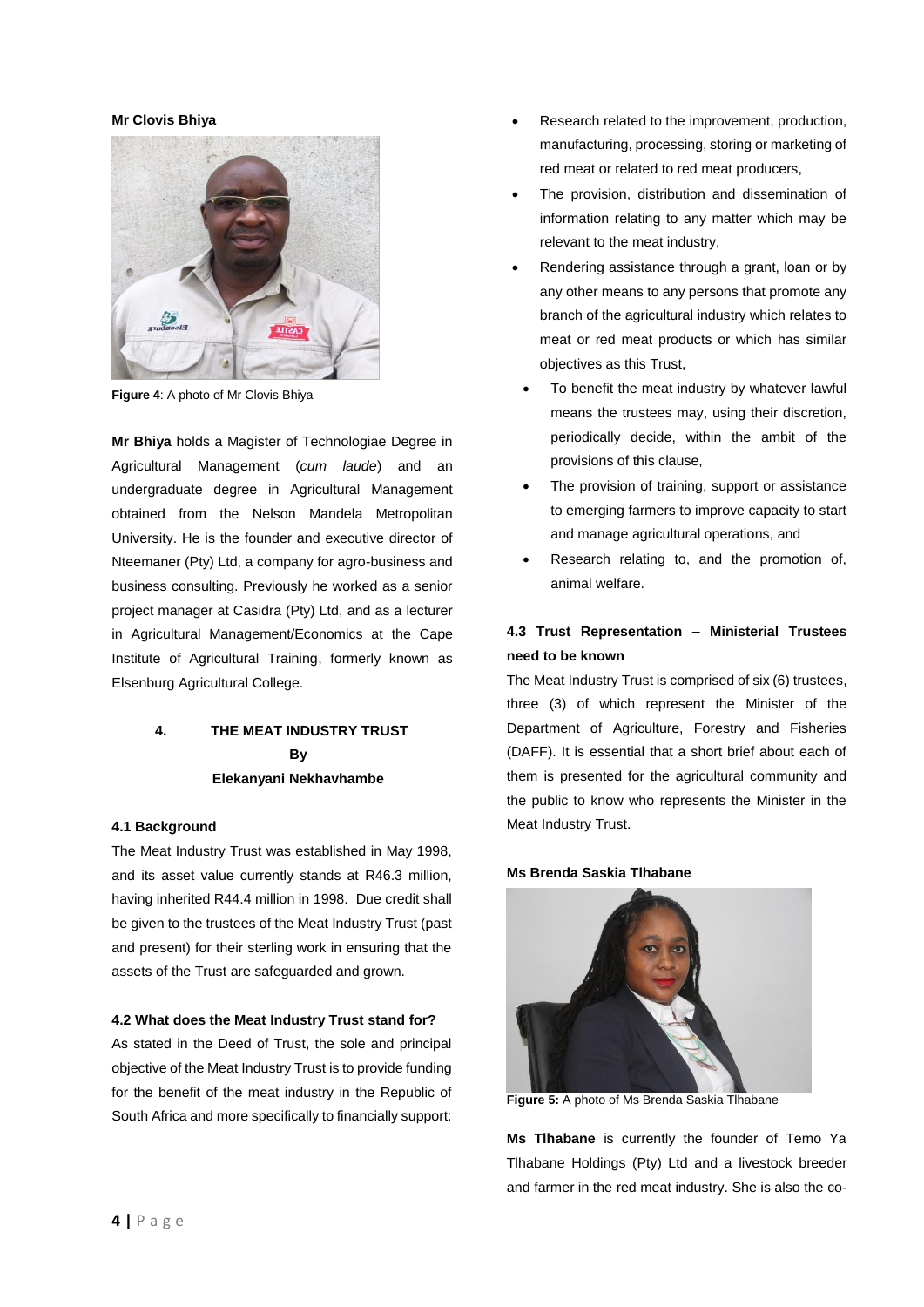Founder of the South African Women in Agribusiness in Sub-Sahara Alliance, focusing on rural women and youth upliftment. In June 2016 she joined AFASA and NERPO as a national executive member. Ms Tlhabane also possesses extensive skills in vegetable seedling production. Currently, she is studying towards achieving a Bachelor's degree in Business Administration (UNISA) and participating in the leadership development programme of the University of the Free State.

#### **Ms Ntuthu Mbiko-Motshegoa**



**Figure 6:** A photo of Ms Ntuthu Mbiko-Motshegoa

Ms Mbiko-Motshegoa is a full-time agripreneur, having introduced and developed the management supply of rough offal in the Tembisa township in the Gauteng Province. Furthermore, she moved into a value-adding initiative by being the first agripreneur to offer it as "ready to cook" to the retail market. She is commonly known as the "offal queen". As a black female emerging beef farmer who can relate to the challenges of entering and transforming this sector, she is currently serving on the various industry structures including AFASA as NEC member, the Women's Desk National Office, Gauteng Provincial Secretary-General, Transformation and Value Chain Committee, Beef Ambassador Programme and NERPO as NEC member.

#### **Dr Thamsanqa Hewu**



**Figure 7:** A photo of Dr Thamsanqa Hewu

**Dr Hewu** is a former maize farmer on the Groenfontein farm in the Delmas area in Mpumalanga. He started his farming career as a self-trained farmer in 2004 when he leased a 50-hectare piece of land, owning one tractor at the time. Although he was formerly trained as a medical practitioner, his passion for maize has been growing from strength to strength. During his farming career, he planted 175 hectares of dryland, of which 100 ha was maize, and 75 ha sunflower. In 2005, he received an award from Grain SA for Developing Farmer of the Year.

### **4.4 Trust information on transformation**

Currently, the Meat Industry Trust transformation focus is on financing student bursaries. A total of R900 000 was spent on the fifteen students pursuing their studies in the field of agriculture, focusing on the red meat industry.

### **5. Announcements**

One of the mandates of the NAMC's Agricultural Industry Trusts Division is to co-ordinate the communication process between the Minister of the DAFF and industry trusts. It is therefore important to note that on 9 November 2018, the Minister of the DAFF will be hosting all the industry trusts at the Burgers Park Hotel, Pretoria, to engage with the trusts and ministerial trustees on his expectations regarding the operations of the trusts.